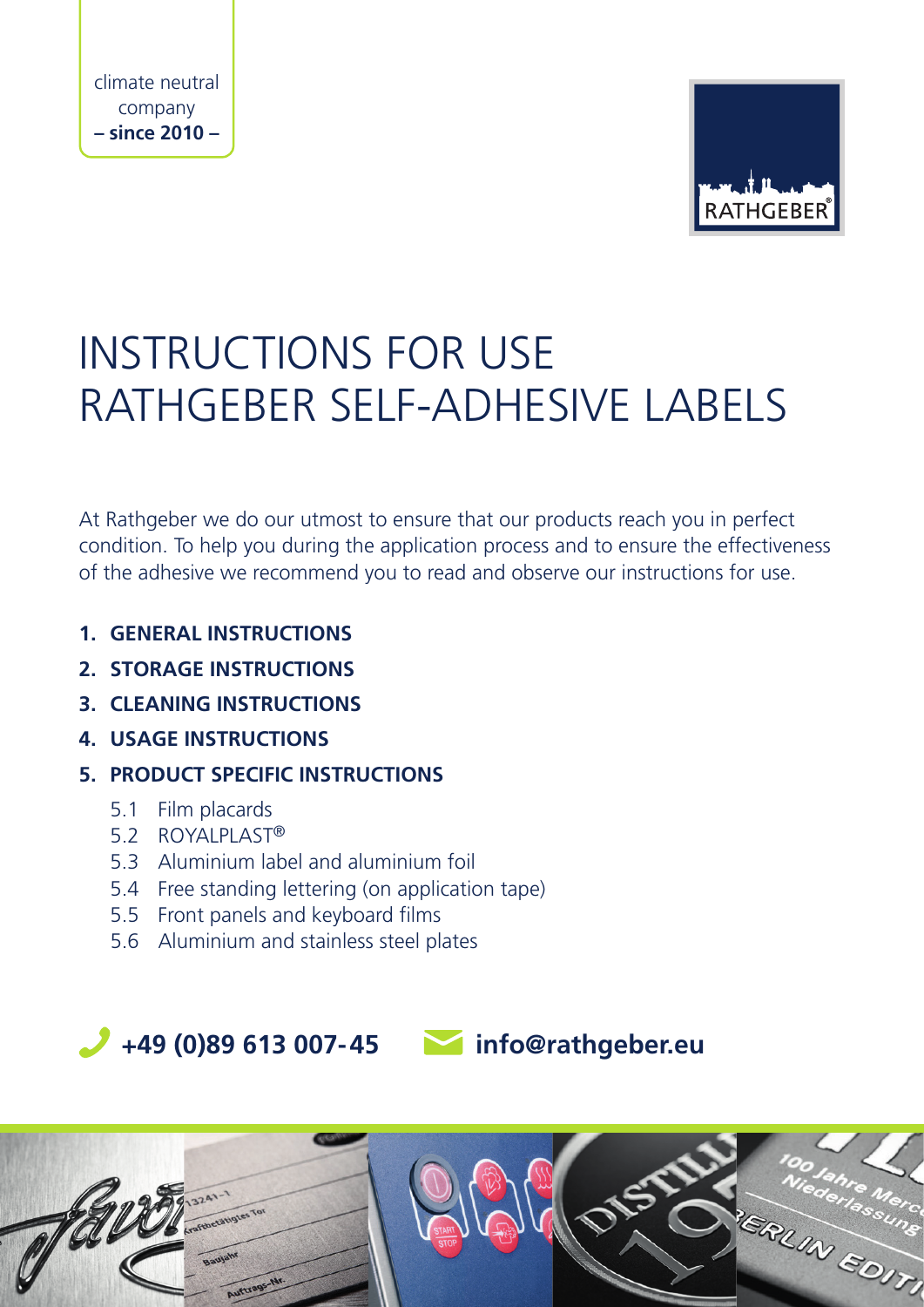# **1. GENERAL INSTRUCTIONS**

- The application surface must be clean, dry, free of dust, oils, oxides, release agents and other contaminants.
- Plastic parts and lacquer which contain e.g. silicone may negatively affect adhesion.
- Certain plasticizers will continue to evaporate from plastics for a certain period after production. The adhesive strength of the label may be affected by application surfaces containing such plasticizers.
- Not all surfaces are suited for applying adhesives. Please note that adhesion varies on different surfaces.

Our instructions for use are based on our many years of experience and of course the application tests which we perform ourselves on a regular basis. The environmental and operating conditions are always customer specific and these will always affect the application process and the adhesive. Therefore we cannot take on any responsibility for your very own and specific applications and operation purposes. Performing own application tests is absolutely mandatory and required.

### **2. STORAGE INSTRUCTIONS**

- Protect self-adhesive products from direct exposure to sunlight. Avoid large variations in temperature and high humidity.
- We supply self-adhesive products packaged so that they can be stored in their packaging at a room temperature (of approximately 20°C and approx. 50% relative humidity).
- Do not store heavy items on top of your products.
- Always use self-adhesive products within 12 months of purchase. After this time, we cannot guarantee that they will adhere correctly.

### **3. CLEANING INSTRUCTIONS**

Please clean the surface carefully with a suitable household cleaner. Always wipe in the same direction, e.g. from right to left. We recomment to use a surface cleaner: **www.rathgeber.eu/en/corporate/services/cleaner**

Please carefully observe the manufacturer's instructions for use when using solvents and chemicals. It is recommended to wear suitable eye protection and gloves when cleaning. Aggressive cleaners can damage the surface.

### **4. USAGE INSTRUCTIONS**

- The set time for the adhesive is 72 hours. Please avoid large fluctuations in temperature and humidity also mechanical stress should be avoided during the hardening of the adhesive.
- The temperature of the surface and the self-adhesive product must be between 15°C and 25°C. Please warm the area if necessary and ensure that no condensation forms. The optimum relative humidity for use of self-adhesive products is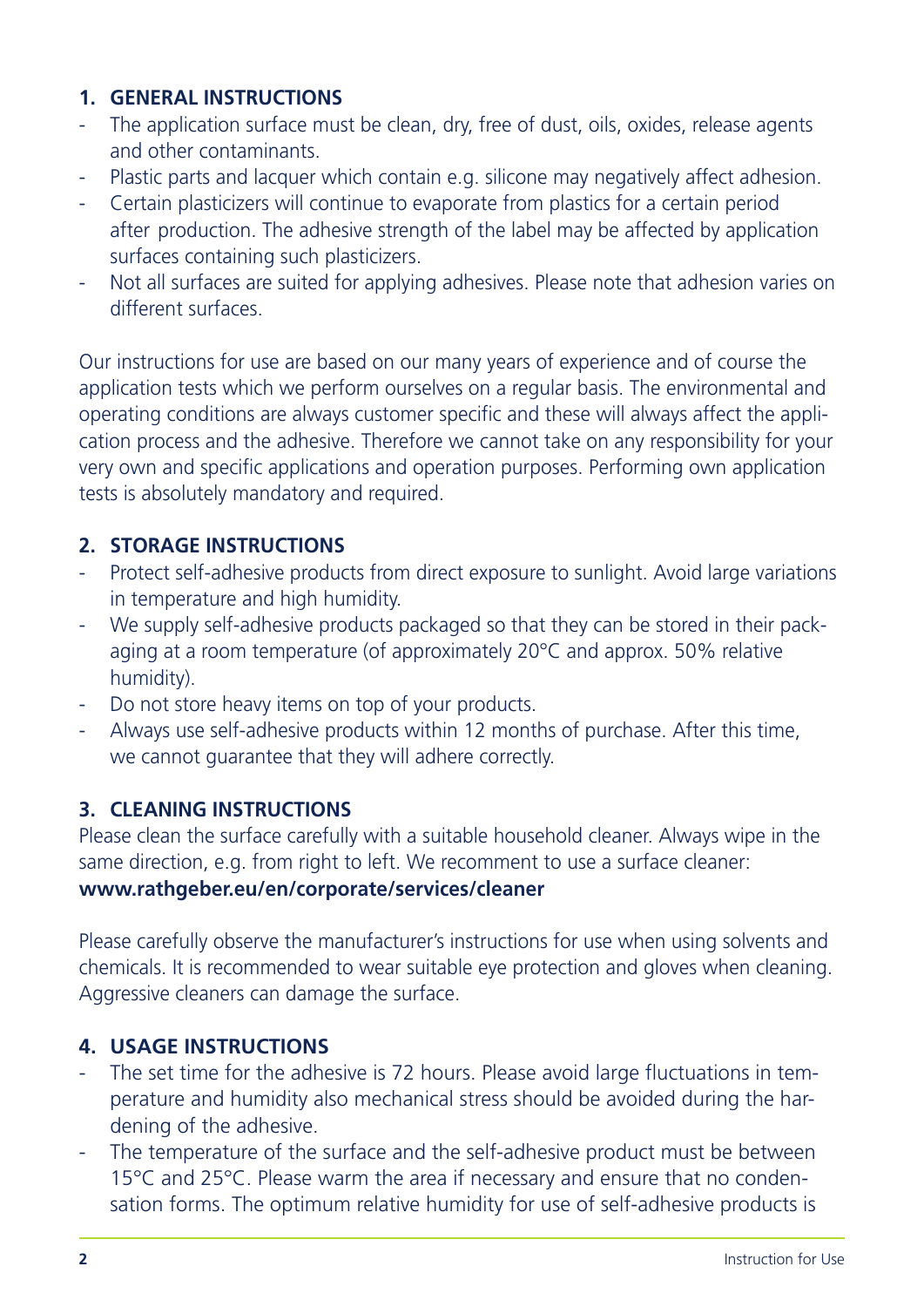between 40% and 55%.

- Apply adequate pressure (approx. 20 N/cm²) when affixing the label (e.g. with a scraper, roller or press). This will improve bond strength.
- Observe the expiry date of the adhesive (see packaging).
- During use be sure not to touch the adhesive layer.

RATHGEBER also provides numerous aids for use, e.g. surface cleaner for the application surface, templates, positioning and removal aids.

# **5. PRODUCT SPECIFIC INSTRUCTIONS**

#### **5.1. FILM PLACARDS**

- Wet the application surface with water (recommended ratio: 1 drop of silicone-free rinsing agent to  $\frac{1}{2}$  litre of water).
- Position the placard as required on the wet film. Using the enclosed scraper or a soft cloth carefully smooth out water, working your way from the middle to the edge.
- Bubbles, which accrue, can be pierced with a pin and/or smoothed out with a scraper or cloth.

We recommend sealing the edges of the label with a hard wax (e.g. car wax) once dry.

#### **5.2. ROYALPLAST®**

ROYALPLAST® Classic labels are intended for use on flat surfaces only. For use on curved surfaces we recommend ROYALPLAST® Konvex labels.

### **5.3. ALUMINIUM LABEL AND ALUMINIUM FOIL**

Position the label face down on a flat, clean surface and slowly pull away the release paper on the reverse at an acute angle. Place the label on the surface to be glued and smooth out with your hand or a roller.

# **5.4. FREE STANDING LETTERING (ON APPLICATION TAPE)**<br>• CHROMOTION® lettering **changes** • Free standing acry

- 
- 
- Free standing foil lettering
- FLEXXLINE®, self-adhesive
- CHROMOTION<sup>®</sup> lettering Free standing acrylic lettering<br>• ROYALPLAST<sup>®</sup> lettering Free standing metal lettering
	- Free standing metal lettering<br>• FINOCHROM®
	-
- Place the lettering face down on a flat, clean surface and slowly remove the release paper at an acute angle.
- Using the application tape, position the label or lettering as required. Press down firmly when in position. Slowly peel away the application tape at an acute angle.